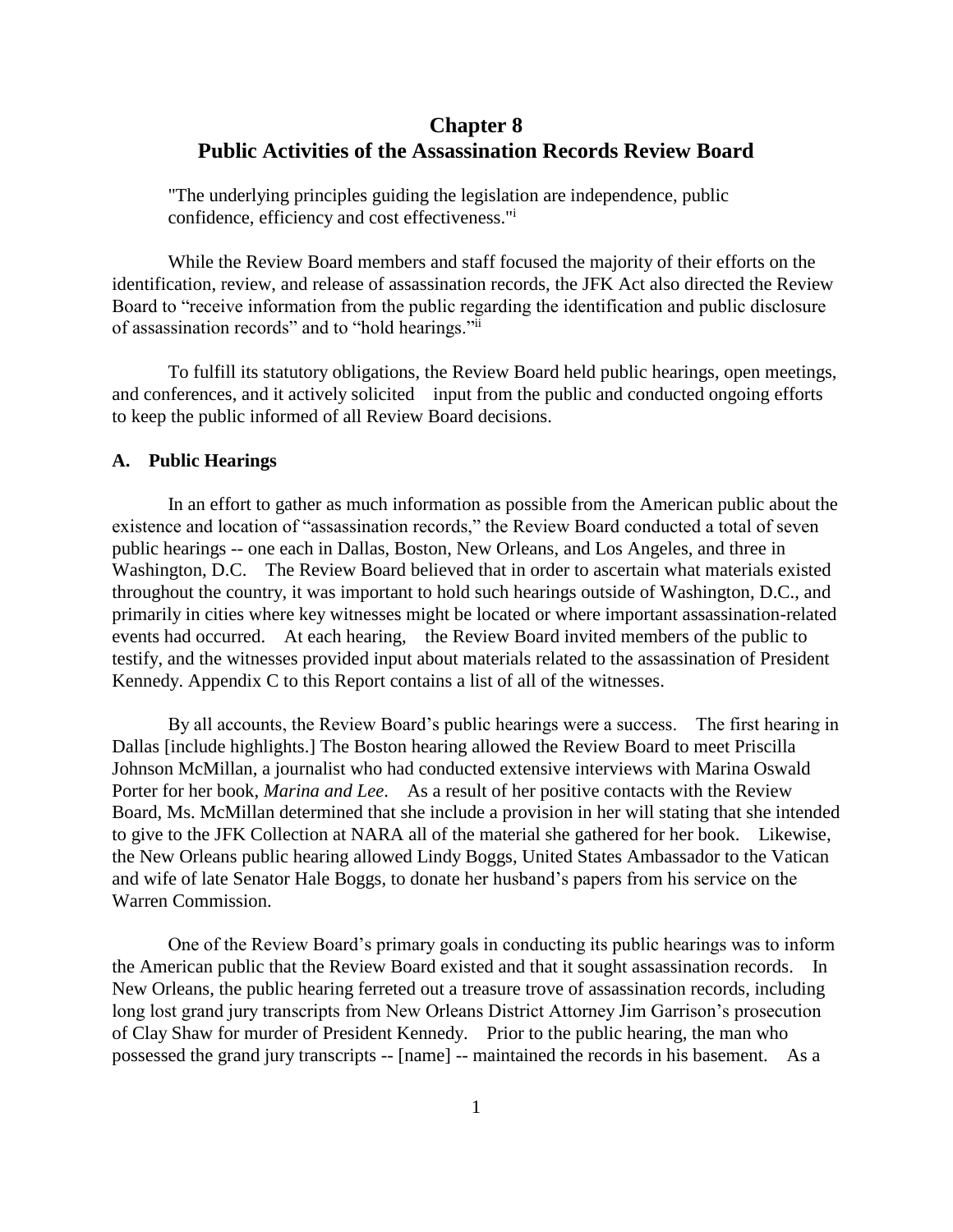direct result of the Review Board's hearing, Mr. [name] decided that he had a duty to turn the records over to the custody of the government. Several days after returning to Washington, the Review Board members received a package containing grand jury testimony of individuals such as Perry Raymond Russo, who played a role in Oliver Stone's *JFK* and [David Ferrie? Eileen - fill in cool people.]

These stories of the Review Board's acquisitions of invaluable records relating to the assassination of President Kennedy are recounted in the other chapters of this report, but they serve as excellent examples of the benefits that accompanied the Review Board's public hearings.

Finally, the Review Board used the public hearing format to make policy on its definition of the term "assassination record" and on its disposition of the famous "Zapruder film." Again, the valuable testimony that the Review Board gained through these hearings is summarized in other places within this report, but Review Board did take seriously Congress' guidance to "receive information from the public" on its most important decisions.

#### **B. Review Board Public Meetings**

While the majority of the Review Board's meetings were not open to the public, the Review Board did hold 20 public meetings. As opposed to the public hearings, where the Review Board would hear testimony from witnesses, public meetings allowed members of the public to observe the Board at work. The Review Board discussed a variety of business in its public meetings, including such topics as its policy regarding documents that the Review Board found to be of "no believed relevance" ("NBR") to the assassination, and the drafting of its Final Report.

## **C. Experts Conferences**

Twice during the Review Board's tenure, it determined that it would benefit from the reflections of a group of invited guests who truly are experts in their fields. The Review Board held each "Experts Conference" in Washington, D.C.

The first conference occurred in May 1995, and included a group of authors and researchers who had studied the assassination as well as staff members from both the Warren Commission and the HSCA. The all-day round table discussion provided the Review Board staff with an opportunity to determine which records were of the most interest to both the public and to those whose prior investigative efforts had been thwarted due to lack of access to records.

The participants in the discussion also provided a great number of recommendations about where the Review Board might find assassination records.

Professor Robert Blakey, former Chief Counsel of the HSCA, reminded the Review Board of the HSCA's belief that it would have benefitted from the FBI's fuller disclosure of its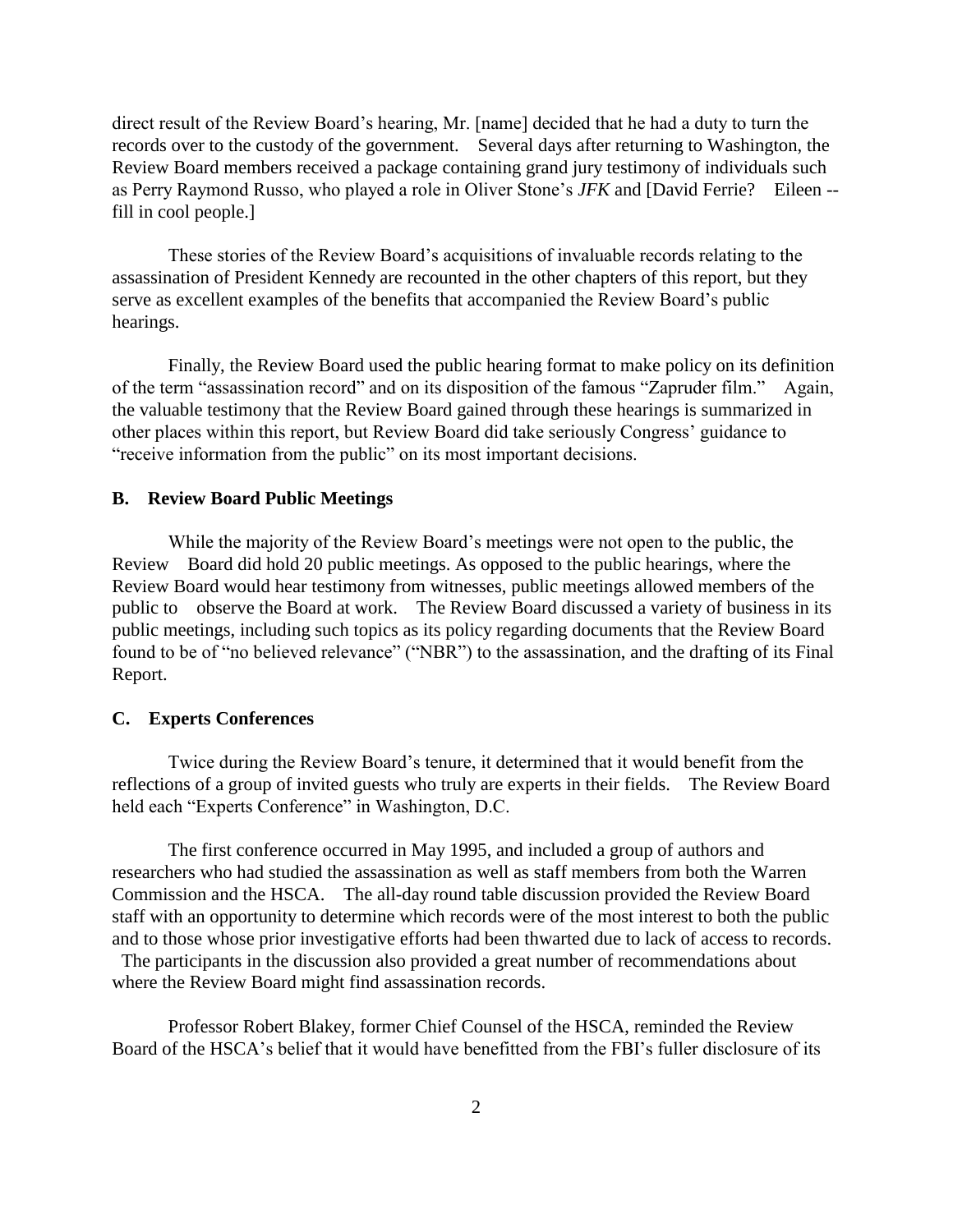electronic surveillance materials from its organized crime files. As a direct result of Professor Blakey's suggestion, the Review Board requested and reviewed from the FBI a broad cross-section of organized crime electronic surveillance files, the most significant of which was certainly the FBI's electronic surveillance of Carlos Marcello, alleged New Orleans crime boss.

[include one other highlight from this first experts conference.]

In April 1998, the Review Board held another experts conference, this time narrowly focused on the issue of declassification of government documents. The Review Board tailored its invitation list to include experts in Washington's declassification world. Ultimately, the Review Board gathered twelve representatives from both the private and public sector to discuss access -- and lack thereof -- to government records, the problems and possible solutions to the problem of secrecy, lessons learned from the implementation of the JFK Act, and possible recommendations to be made by the Review Board in its Final Report. The participants included representatives from the Project on Government Secrecy, Interagency Security Classification Appeals Panel ("ISCAP"), National Security Council, the private National Security Archive, NARA, CIA, and the Information Security Oversight Office ("ISOO"), as well as representatives from Congress and from the media.

The day long conference . . . [Eileen, please highlight specific discussion items, and other good stuff from this conf.]

#### **D. Outreach**

Given that one of Congress' primary objectives in passing the JFK Act was to restore public confidence in Government, the Review Board recognized that it would need to maintain regular contact with members of the public who expressed an interest in the Board's work. As part of its efforts to communicate with the public, the Review Board maintained both a regular mailing list and an e-mail mailing list consisting of approximately 1,000 contacts. The Review Board's mailings included press releases, periodic updates on the Review Board's activities, updates on the results of Review Board meetings, information about documents transferred to the JFK Collection, and information about Review Board's *Federal Register* notices.

From time to time, Review Board members and staff spoke to groups of students or researchers regarding the Board's work.

#### **1. Outreach to Academics**

In 1996, the members of the Review Board made presentations at the annual meeting of the American Historical Association and at the Organization of American Historians Conference. The Review Board's efforts allowed approximately 200 historians to become familiar with the

work of the Review Board, four members of which are themselves trained historians. Likewise,